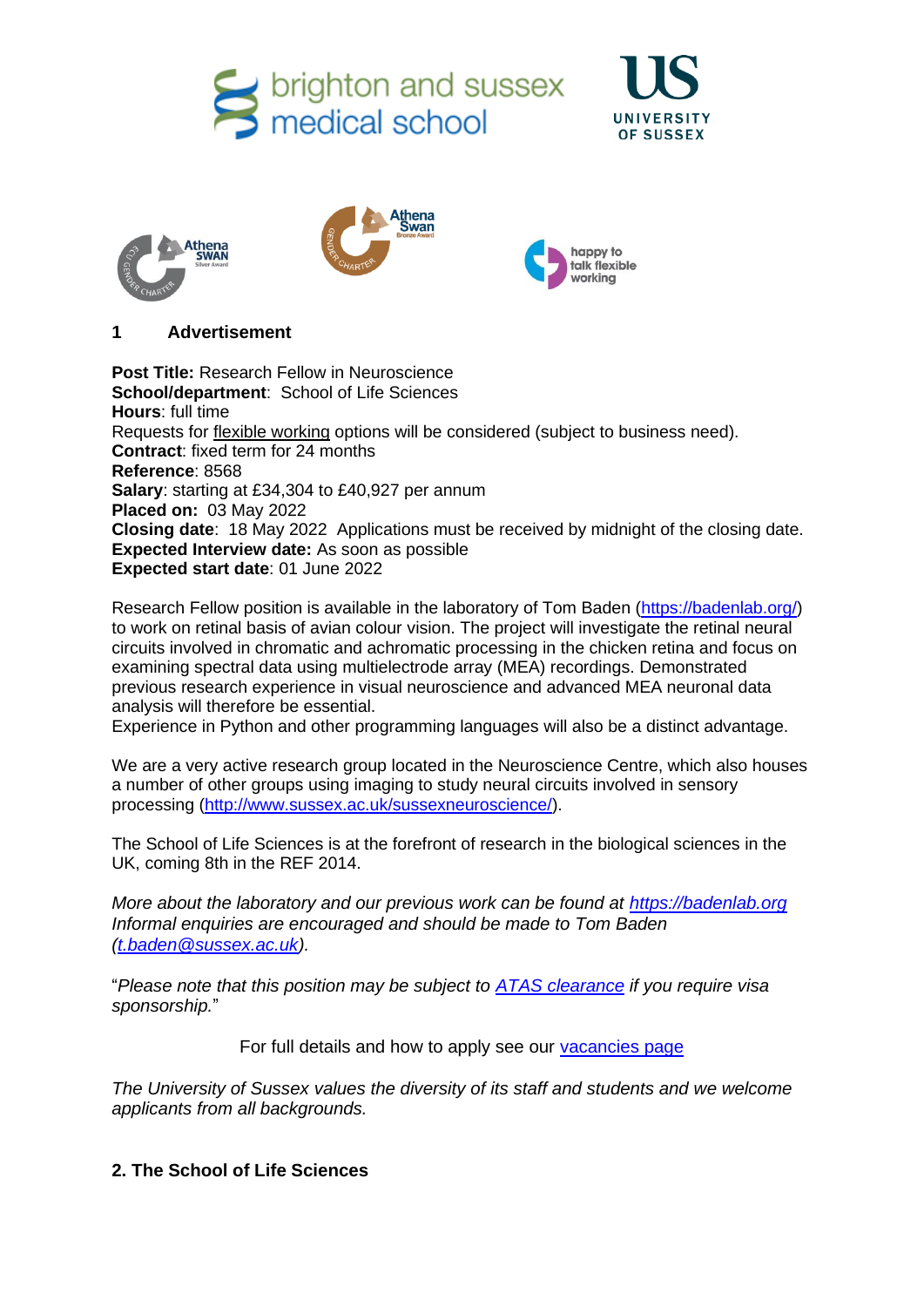The [School of Life Sciences](http://www.sussex.ac.uk/lifesci/) has a mission statement *to enhance human health and environmental sustainability, through research, education and knowledge exchange.* It undertakes research, teaching and engagement across a wide range of the Life Sciences, from Chemistry through a range of biological and medically-related areas to Conservation Biology. The breadth and depth of cutting-edge research and innovative teaching practice requires a diverse community who work across boundaries to deliver excellence.

The School is the largest in the University in terms of research activity, with an annual research income of £16m, and is one of the largest in terms of student and staff population: The School has a teaching and research faculty of around 100, over 200 research fellows and technicians, and an administrative team of around 25. We aim to develop scientists that are able to connect with global issues and develop innovative solutions to the challenges that face the planet.

Academics within the School of Life Sciences apply their [research](http://www.sussex.ac.uk/lifesci/research) to create impact in areas as diverse as addressing neurodegenerative diseases, saving endangered species, fostering sustainable agriculture and developing diagnostics for cancer and rare diseases. In the most recent Research Excellence Framework (REF2014), more than 96% of the School's research was rated as 'world leading', 'internationally excellent' or 'internationally recognised', putting us above many Russell Group institutions. As part of our research impact, we have developed relationships with business, policy and community partners. Our vibrant post-graduate research community is made up of around 180 PhD students and they are key to our success, undertaking cutting-edge research across all of our areas of interest in the Life Sciences.

Research in the School of Life Sciences is structured into [six collaborative Subject](http://www.sussex.ac.uk/lifesci/)  [Groups,](http://www.sussex.ac.uk/lifesci/) led by a Subject Chair who is a leader in their field. These are *Biochemistry & Biomedicine, Genome Damage and Stability Centre, Neuroscience, Evolution, Behaviour & Environment, Sussex Drug Discovery Centre* and *Chemistry.* The Head of School (Professor Sarah Guthrie, in post since 2017) leads the Head of School Executive, which includes two Deputy Heads of School (one focussed on research, the other on education), the School Administrator and the Director of Technical Services. Wider School organisation and administration is overseen by the School Management Committee, which includes the Subject Chairs and others in Directorship roles.

The School's teaching is firmly based on our research excellence and offers students an intellectually stimulating yet supportive experience, with opportunities for personal research experience and use of modern technology to enhance learning. The School has a population of around 1650 undergraduates studying a [range of subjects](http://www.sussex.ac.uk/lifesci/ugstudy) across the School's expertise. For each degree we offer a 3-year BSc and a 4-year integrated Masters (MSci or MChem). We also offer a Life Sciences Foundation Year, which is ideally suited for students whose A-level (or equivalent) qualifications don't meet the requirements for direct entry on to our BSc/MSci degrees. We have a population of around 85 postgraduate taught students undertaking [MSc or MRes courses](http://www.sussex.ac.uk/lifesci/pgstudy) across our subject expertise.

The School is committed to the [University's core values](https://www.sussex.ac.uk/strategy/) of kindness, integrity, inclusion, collaboration and courage. The Equality, Diversity and Inclusion Committee (with representation on the School Management Committee) promotes and encourages our values across the School, [championing initiatives](http://www.sussex.ac.uk/lifesci/equality-diversity-and-inclusion/) that meet the [University's goals](https://www.sussex.ac.uk/equalities/strategy) of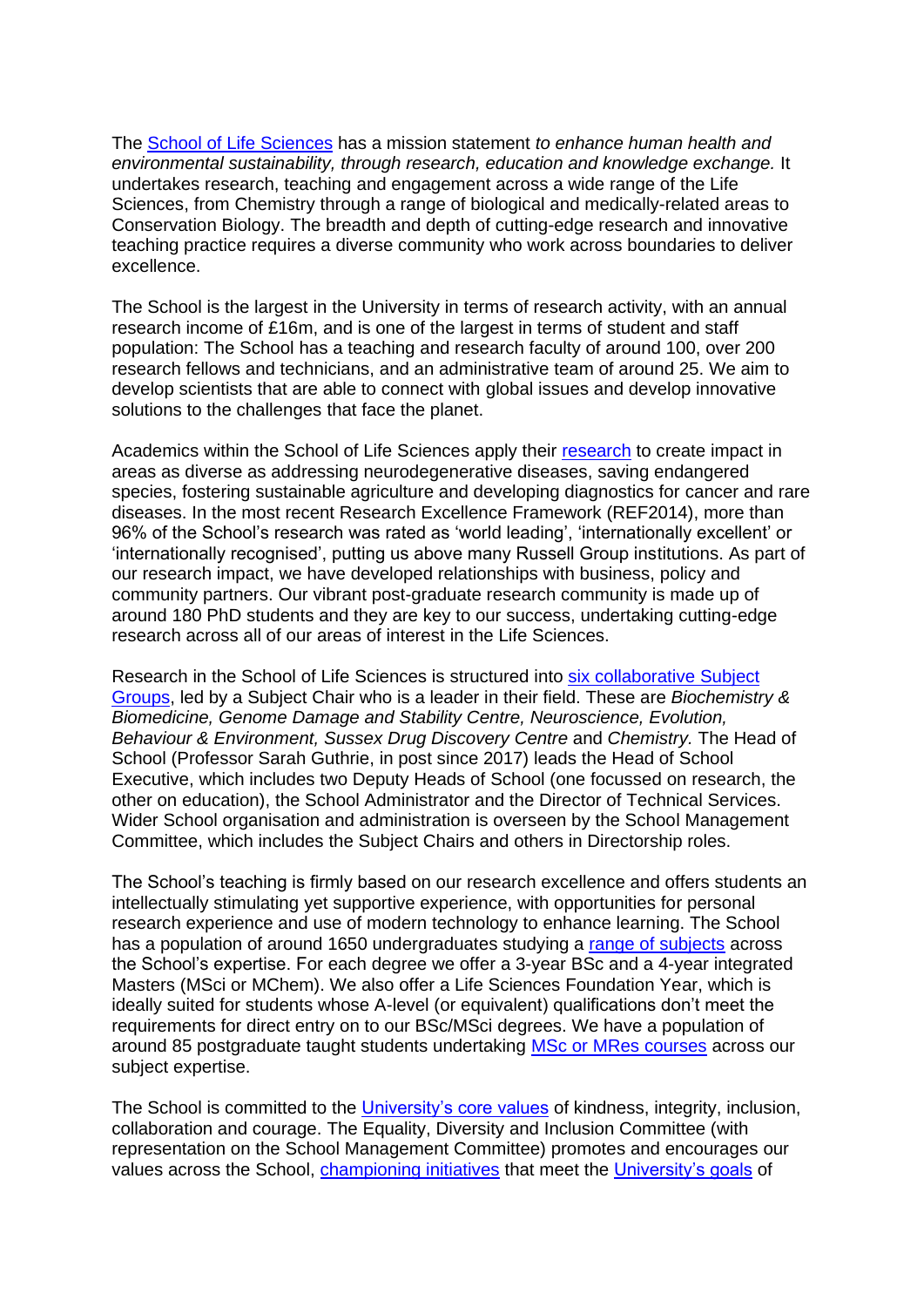being Equal, Diverse, Accessible and Flexible. We currently hold an Athena SWAN Silver Award and have a BAME Awarding Gap Committee who closely liaise with the University's Race Equality Charter committee. The School also hosts a wellbeing room and a multi-faith prayer room within its estate and the University supports the [Trans](https://www.sussex.ac.uk/news/university?id=52962)  [Rights are Human Rights](https://www.sussex.ac.uk/news/university?id=52962) UK initiative. We believe that equality, diversity and inclusion is everyone's business and aim to provide a friendly and supportive environment for all who work, study and visit the School of Life Sciences.

## **3. Job Description**

Job Description for the post of: Research Fellow

**Department:** Neuroscience

**Section/Unit/School:** Life Sciences

**Location:** CRPC Building

**Grade:** 7

**Responsible to:** Professor Tom Baden

#### • **Job description**

The post holder will work on investigating retinal basis of avian colour vision and examining spectral data using multielectrode array (MEA) recordings. The applicant will work towards understanding common information processing strategies in neuronal circuits of birds and possibly other species.

## **4. Person Specification**

The post holder will be pursuing a line of independent research within the research group.

The applicant will be educated to PhD level (or be close to submission) in neuroscience, computer vision or related discipline. A strong work ethic and commitment to high-quality research is vital. Good research publication record (either from a recently completed PhD or new original research) is expected. Post holder must also demonstrate evidence of successful engagement in teaching or supervision.

The post holder would communicate effectively and present scientific work at seminars within the lab, and at external meetings.